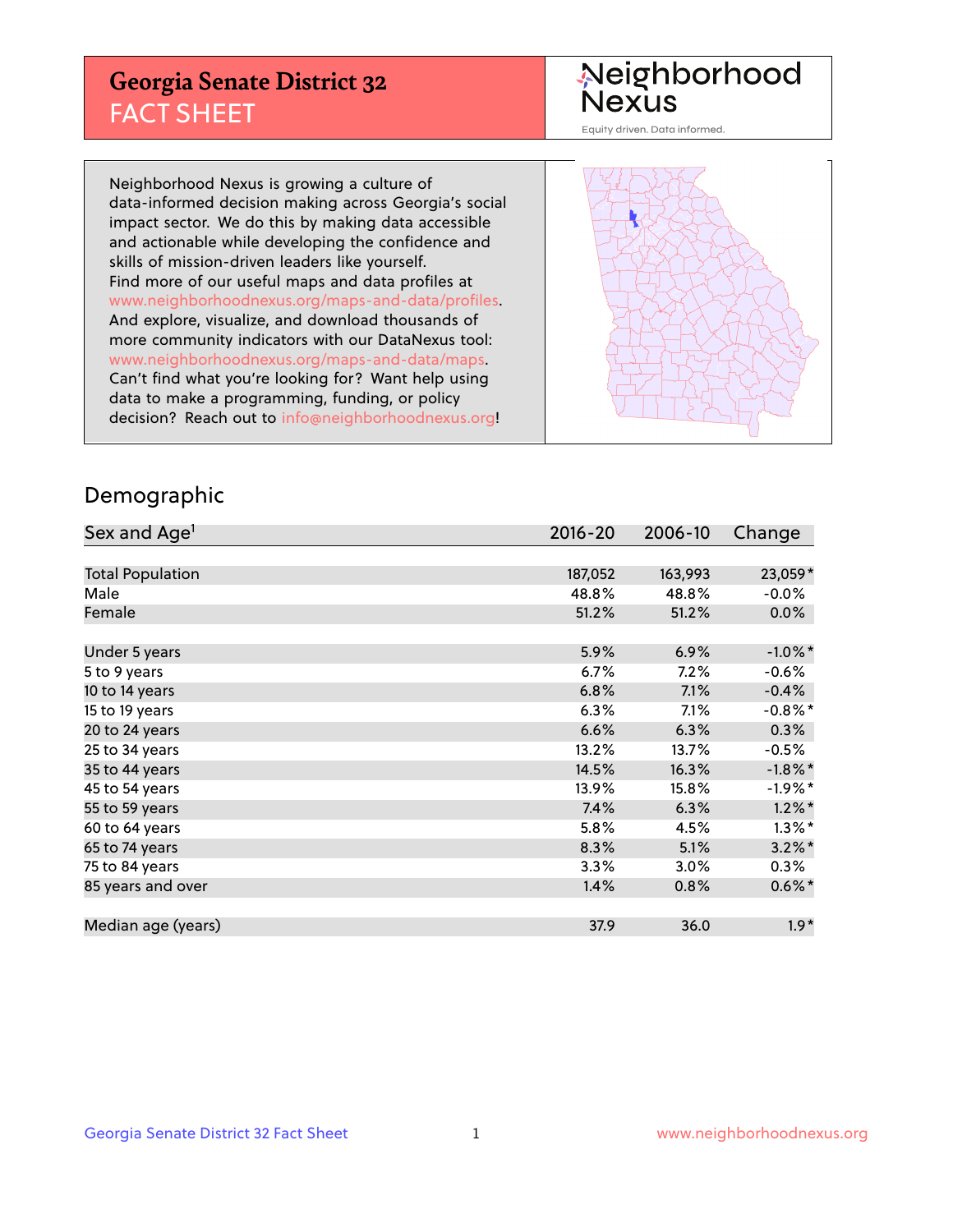## Demographic, continued...

| Race <sup>2</sup>                                            | $2016 - 20$ | 2006-10 | Change      |
|--------------------------------------------------------------|-------------|---------|-------------|
| <b>Total population</b>                                      | 187,052     | 163,993 | 23,059*     |
| One race                                                     | 95.5%       | 98.1%   | $-2.6\%$ *  |
| White                                                        | 73.6%       | 79.6%   | $-6.0\%$ *  |
| <b>Black or African American</b>                             | 14.2%       | 11.0%   | $3.2\%$ *   |
| American Indian and Alaska Native                            | 0.2%        | 0.3%    | $-0.1%$     |
| Asian                                                        | 5.0%        | 4.4%    | 0.6%        |
| Native Hawaiian and Other Pacific Islander                   | 0.1%        | 0.0%    | 0.1%        |
| Some other race                                              | 2.3%        | 2.7%    | $-0.4%$     |
| Two or more races                                            | 4.5%        | 1.9%    | $2.6\%$ *   |
| Race alone or in combination with other race(s) <sup>3</sup> | $2016 - 20$ | 2006-10 | Change      |
|                                                              |             |         |             |
| Total population                                             | 187,052     | 163,993 | 23,059*     |
| White                                                        | 77.6%       | 81.2%   | $-3.7\%$ *  |
| <b>Black or African American</b>                             | 16.1%       | 11.7%   | 4.4%*       |
| American Indian and Alaska Native                            | 1.1%        | 1.0%    | 0.1%        |
| Asian                                                        | 5.9%        | 5.0%    | $0.9\%$ *   |
| Native Hawaiian and Other Pacific Islander                   | 0.2%        | 0.1%    | 0.1%        |
| Some other race                                              | 4.1%        | 3.0%    | $1.1\%$ *   |
| Hispanic or Latino and Race <sup>4</sup>                     | $2016 - 20$ | 2006-10 | Change      |
| <b>Total population</b>                                      | 187,052     | 163,993 | 23,059*     |
| Hispanic or Latino (of any race)                             | 9.5%        | 8.2%    | 1.3%        |
| Not Hispanic or Latino                                       | 90.5%       | 91.8%   | $-1.3\%$ *  |
| White alone                                                  | 67.6%       | 74.3%   | $-6.7\%$ *  |
| <b>Black or African American alone</b>                       | 13.9%       | 10.7%   | $3.1\%$ *   |
| American Indian and Alaska Native alone                      | 0.2%        | 0.3%    | $-0.1%$     |
| Asian alone                                                  | 5.0%        | 4.4%    | 0.6%        |
| Native Hawaiian and Other Pacific Islander alone             | 0.1%        | 0.0%    | 0.0%        |
| Some other race alone                                        | 0.4%        | 0.5%    | $-0.0%$     |
| Two or more races                                            | 3.3%        | 1.6%    | $1.8\%$ *   |
| U.S. Citizenship Status <sup>5</sup>                         | 2016-20     | 2006-10 | Change      |
|                                                              |             |         |             |
| Foreign-born population                                      | 23,902      | 18,873  | $5,030*$    |
| Naturalized U.S. citizen                                     | 53.9%       | 43.1%   | 10.9%*      |
| Not a U.S. citizen                                           | 46.1%       | 56.9%   | $-10.9\%$ * |
| Citizen, Voting Age Population <sup>6</sup>                  | 2016-20     | 2006-10 | Change      |
|                                                              |             |         |             |
| Citizen, 18 and over population                              | 133,365     | 112,088 | $21,277*$   |
| Male                                                         | 47.8%       | 48.0%   | $-0.1%$     |
| Female                                                       | 52.2%       | 52.0%   | 0.1%        |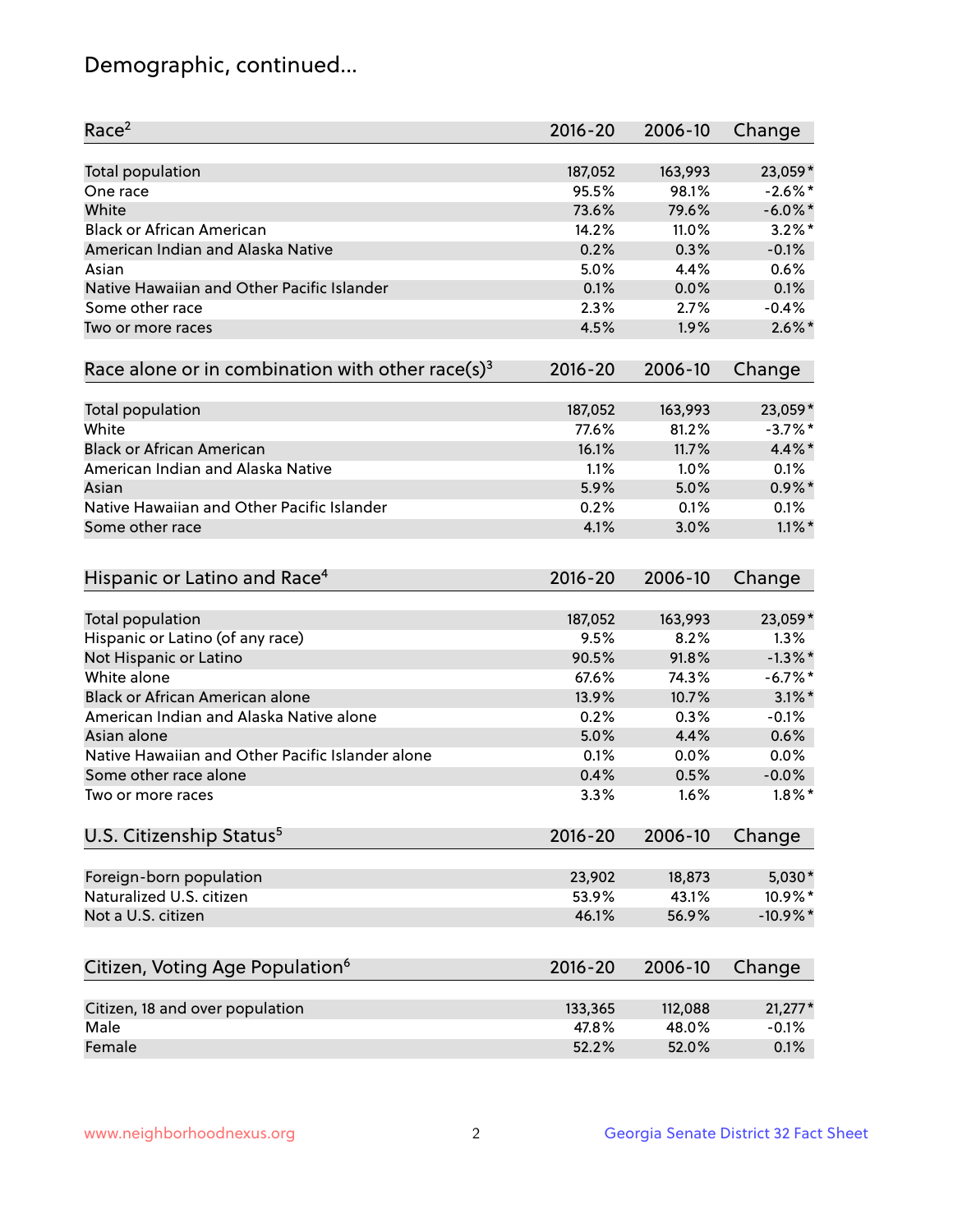#### Economic

| Income <sup>7</sup>                                 | $2016 - 20$ | 2006-10 | Change     |
|-----------------------------------------------------|-------------|---------|------------|
|                                                     |             |         |            |
| All households                                      | 69,158      | 61,174  | 7,984*     |
| Less than \$10,000                                  | 4.5%        | 3.4%    | $1.1\%$ *  |
| \$10,000 to \$14,999                                | 2.3%        | 3.4%    | $-1.2%$ *  |
| \$15,000 to \$24,999                                | 5.1%        | 6.9%    | $-1.8\%$ * |
| \$25,000 to \$34,999                                | 6.9%        | 7.9%    | $-1.0%$    |
| \$35,000 to \$49,999                                | 8.7%        | 12.8%   | $-4.1\%$ * |
| \$50,000 to \$74,999                                | 16.6%       | 20.4%   | $-3.8\%$ * |
| \$75,000 to \$99,999                                | 14.2%       | 16.3%   | $-2.0\%$ * |
| \$100,000 to \$149,999                              | 20.6%       | 16.1%   | 4.5%*      |
| \$150,000 to \$199,999                              | 11.2%       | 7.5%    | $3.7\%$ *  |
| \$200,000 or more                                   | 9.9%        | 5.2%    | 4.7%*      |
| Median household income (dollars)                   | 85,438      | 68,708  | 16,730*    |
| Mean household income (dollars)                     | 104,928     | 84,422  | 20,506*    |
| With earnings                                       | 85.1%       | 88.7%   | $-3.6\%$ * |
| Mean earnings (dollars)                             | 104,635     | 83,081  | 21,554*    |
| <b>With Social Security</b>                         | 24.4%       | 18.7%   | $5.7\%$ *  |
| Mean Social Security income (dollars)               | 22,588      | 16,732  | 5,855*     |
| With retirement income                              | 17.6%       | 14.7%   | $3.0\%$ *  |
| Mean retirement income (dollars)                    | 26,883      | 23,251  | $3,632*$   |
| With Supplemental Security Income                   | 2.6%        | 1.5%    | $1.1\%$ *  |
| Mean Supplemental Security Income (dollars)         | 7,647       | 9,714   | $-2,066$   |
| With cash public assistance income                  | 1.1%        | 0.9%    | 0.2%       |
| Mean cash public assistance income (dollars)        | 271         | 4,223   | $-3,952$   |
| With Food Stamp/SNAP benefits in the past 12 months | 4.4%        | 3.1%    | $1.3\%$ *  |
|                                                     |             |         |            |
| Families                                            | 49,117      | 44,143  | 4,974*     |
| Less than \$10,000                                  | 3.0%        | 2.3%    | 0.7%       |
| \$10,000 to \$14,999                                | 1.1%        | 2.4%    | $-1.3%$ *  |
| \$15,000 to \$24,999                                | 3.2%        | 4.8%    | $-1.6%$    |
| \$25,000 to \$34,999                                | 5.0%        | 6.3%    | $-1.4%$    |
| \$35,000 to \$49,999                                | 6.2%        | 9.9%    | $-3.7\%$ * |
| \$50,000 to \$74,999                                | 14.5%       | 20.2%   | $-5.7\%$ * |
| \$75,000 to \$99,999                                | 15.5%       | 18.3%   | $-2.8\%$ * |
| \$100,000 to \$149,999                              | 24.4%       | 20.2%   | $4.2\%$ *  |
| \$150,000 to \$199,999                              | 14.5%       | 9.1%    | 5.5%*      |
| \$200,000 or more                                   | 12.8%       | 6.6%    | $6.2%$ *   |
| Median family income (dollars)                      | 103,260     | 80,618  | 22,643*    |
| Mean family income (dollars)                        | 122,013     | 95,315  | 26,698*    |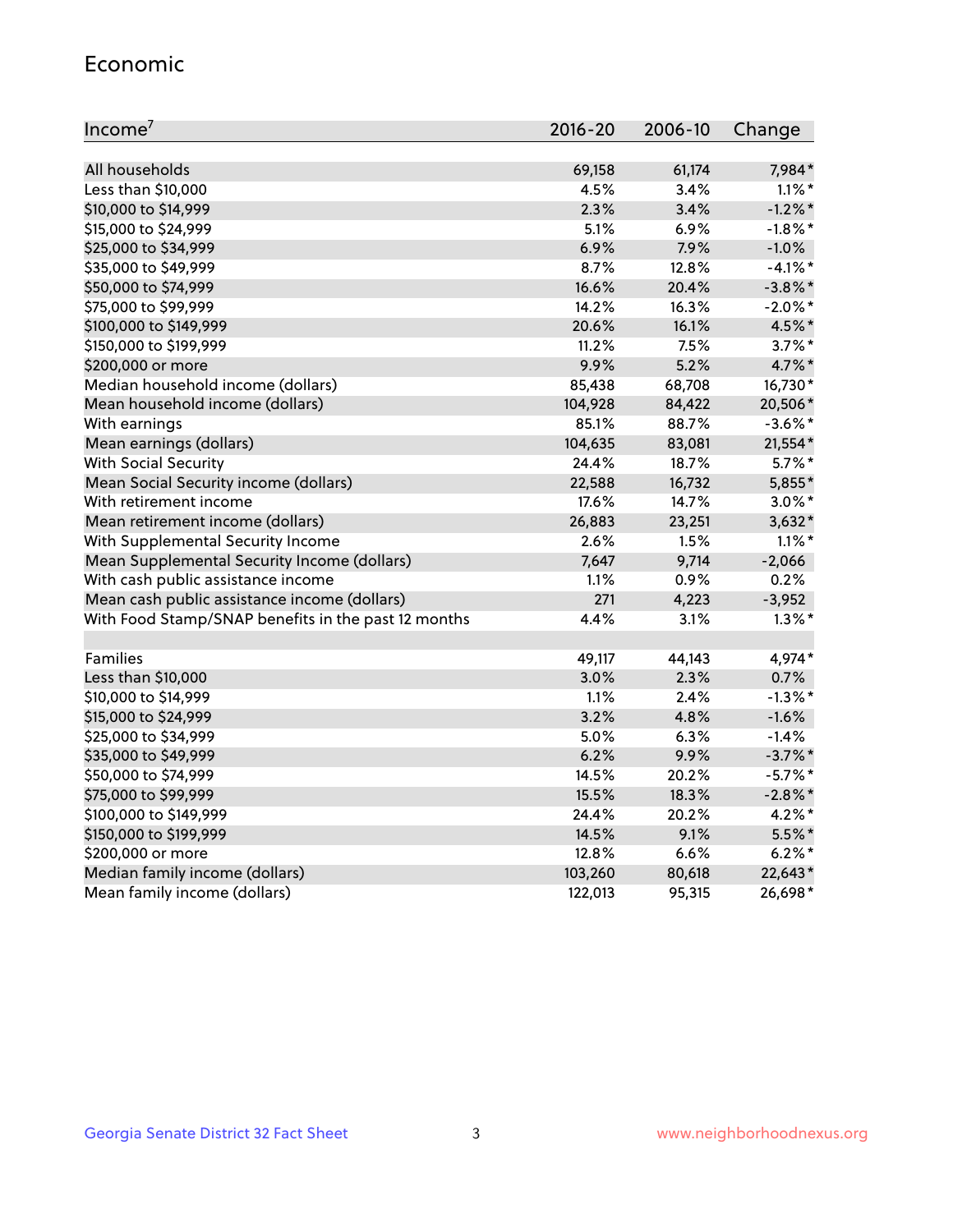## Economic, continued...

| Income, continued <sup>8</sup>                                        | $2016 - 20$ | 2006-10 | Change    |
|-----------------------------------------------------------------------|-------------|---------|-----------|
|                                                                       |             |         |           |
| Nonfamily households                                                  | 20,042      | 17,032  | $3,010*$  |
| Median nonfamily income (dollars)                                     | 46,718      | 42,337  | 4,382*    |
| Mean nonfamily income (dollars)                                       | 58,412      | 52,691  | $5,721*$  |
| Median earnings for workers (dollars)                                 | 43,628      | 36,309  | 7,319 *   |
| Median earnings for male full-time, year-round workers                | 63,998      | 55,729  | 8,270*    |
| (dollars)                                                             |             |         |           |
| Median earnings for female full-time, year-round workers<br>(dollars) | 51,356      | 41,918  | 9,438*    |
| Per capita income (dollars)                                           | 39,668      | 31,811  | 7,857*    |
|                                                                       |             |         |           |
| Families and People Below Poverty Level <sup>9</sup>                  | $2016 - 20$ | 2006-10 | Change    |
|                                                                       |             |         |           |
| <b>All families</b>                                                   | 5.4%        | 5.7%    | $-0.3%$   |
| With related children under 18 years                                  | 7.6%        | 8.2%    | $-0.6%$   |
| With related children under 5 years only                              | 4.0%        | 10.1%   | $-6.2%$   |
| Married couple families                                               | 2.3%        | 2.4%    | $-0.0%$   |
| With related children under 18 years                                  | 2.6%        | 3.0%    | $-0.4%$   |
| With related children under 5 years only                              | 0.9%        | 4.4%    | $-3.5%$   |
| Families with female householder, no husband present                  | 15.4%       | 22.8%   | $-7.4%$   |
| With related children under 18 years                                  | 20.9%       | 28.7%   | $-7.8%$   |
| With related children under 5 years only                              | 19.8%       | 37.7%   | $-17.9%$  |
| All people                                                            | 8.6%        | 7.8%    | 0.7%      |
| Under 18 years                                                        | 9.9%        | 9.1%    | 0.8%      |
| Related children under 18 years                                       | 9.6%        | 8.9%    | 0.7%      |
| Related children under 5 years                                        | 6.7%        | 10.2%   | $-3.5%$   |
| Related children 5 to 17 years                                        | 10.6%       | 8.5%    | 2.1%      |
| 18 years and over                                                     | 8.2%        | 7.4%    | 0.8%      |
| 18 to 64 years                                                        | 8.7%        | 7.7%    | 1.0%      |
| 65 years and over                                                     | 5.7%        | 5.1%    | 0.6%      |
| People in families                                                    | 5.8%        | 6.0%    | $-0.1%$   |
| Unrelated individuals 15 years and over                               | 22.7%       | 18.5%   | 4.2%*     |
|                                                                       |             |         |           |
| Non-Hispanic white people                                             | 7.0%        | 5.7%    | $1.3\%$ * |
| Black or African-American people                                      | 12.9%       | 13.5%   | $-0.6%$   |
| Asian people                                                          | 3.8%        | 9.3%    | $-5.4%$   |
| Hispanic or Latino people                                             | 18.9%       | 17.9%   | 1.0%      |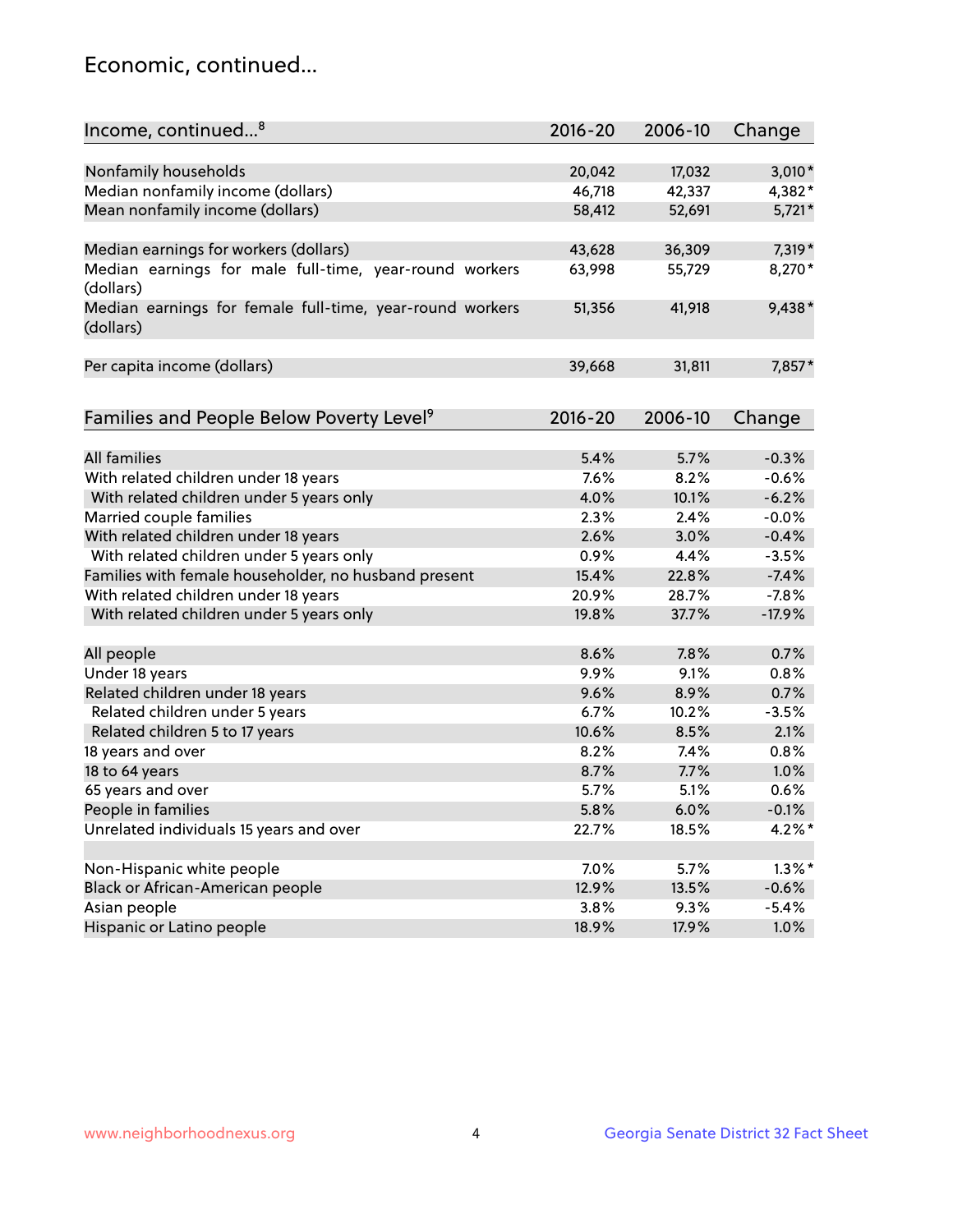## Employment

| Employment Status <sup>10</sup>                                             | 2016-20         | 2006-10 | Change               |
|-----------------------------------------------------------------------------|-----------------|---------|----------------------|
|                                                                             |                 |         |                      |
| Population 16 years and over<br>In labor force                              | 148,236         | 126,429 | 21,807*              |
| Civilian labor force                                                        | 70.3%           | 72.6%   | $-2.4\%$ *           |
|                                                                             | 70.2%           | 72.4%   | $-2.2%$ *            |
| Employed                                                                    | 67.3%           | 67.3%   | $-0.0%$              |
| Unemployed                                                                  | 2.9%            | 5.1%    | $-2.2%$              |
| <b>Armed Forces</b>                                                         | 0.1%            | 0.3%    | $-0.2%$              |
| Not in labor force                                                          | 29.7%           | 27.4%   | $2.4\%$ *            |
| Civilian labor force                                                        | 104,032         | 91,531  | 12,501*              |
| <b>Unemployment Rate</b>                                                    | 4.1%            | 7.0%    | $-2.9%$              |
|                                                                             |                 |         |                      |
| Females 16 years and over                                                   | 76,741          | 65,384  | $11,357*$            |
| In labor force                                                              | 65.3%           | 65.1%   | 0.2%                 |
| Civilian labor force                                                        | 65.3%           | 65.1%   | 0.2%                 |
| Employed                                                                    | 62.6%           | 60.3%   | 2.3%                 |
|                                                                             |                 | 13,382  |                      |
| Own children of the householder under 6 years                               | 13,275<br>71.1% | 59.9%   | $-107$<br>$11.3\%$ * |
| All parents in family in labor force                                        |                 |         |                      |
| Own children of the householder 6 to 17 years                               | 28,820          | 28,355  | 465                  |
| All parents in family in labor force                                        | 74.5%           | 70.4%   | 4.0%                 |
|                                                                             |                 |         |                      |
| Industry <sup>11</sup>                                                      | $2016 - 20$     | 2006-10 | Change               |
|                                                                             |                 |         |                      |
| Civilian employed population 16 years and over                              | 99,746          | 85,129  | 14,617*              |
| Agriculture, forestry, fishing and hunting, and mining                      | 0.2%            | 0.2%    | $-0.0%$              |
| Construction                                                                | 7.6%            | 7.9%    | $-0.3%$              |
| Manufacturing                                                               | 7.2%            | 8.7%    | $-1.5%$ *            |
| Wholesale trade                                                             | 3.4%            | 4.6%    | $-1.2\%$ *           |
| Retail trade                                                                | 13.4%           | 13.3%   | 0.1%                 |
| Transportation and warehousing, and utilities                               | 4.1%            | 3.8%    | 0.2%                 |
| Information                                                                 | 2.4%            | 4.1%    | $-1.7%$ *            |
| Finance and insurance, and real estate and rental and leasing               | 8.9%            | 8.0%    | $0.9\%$ *            |
| Professional, scientific, and management, and administrative                | 17.5%           | 14.8%   | $2.8\%$ *            |
| and waste management services                                               |                 |         |                      |
| Educational services, and health care and social assistance                 | 18.6%           | 18.4%   | 0.2%                 |
| Arts, entertainment, and recreation, and accommodation and<br>food services | 8.9%            | 7.8%    | 1.1%                 |
| Other services, except public administration                                | 5.1%            | 5.6%    | $-0.5%$              |
| Public administration                                                       | 2.7%            | 2.9%    | $-0.2%$              |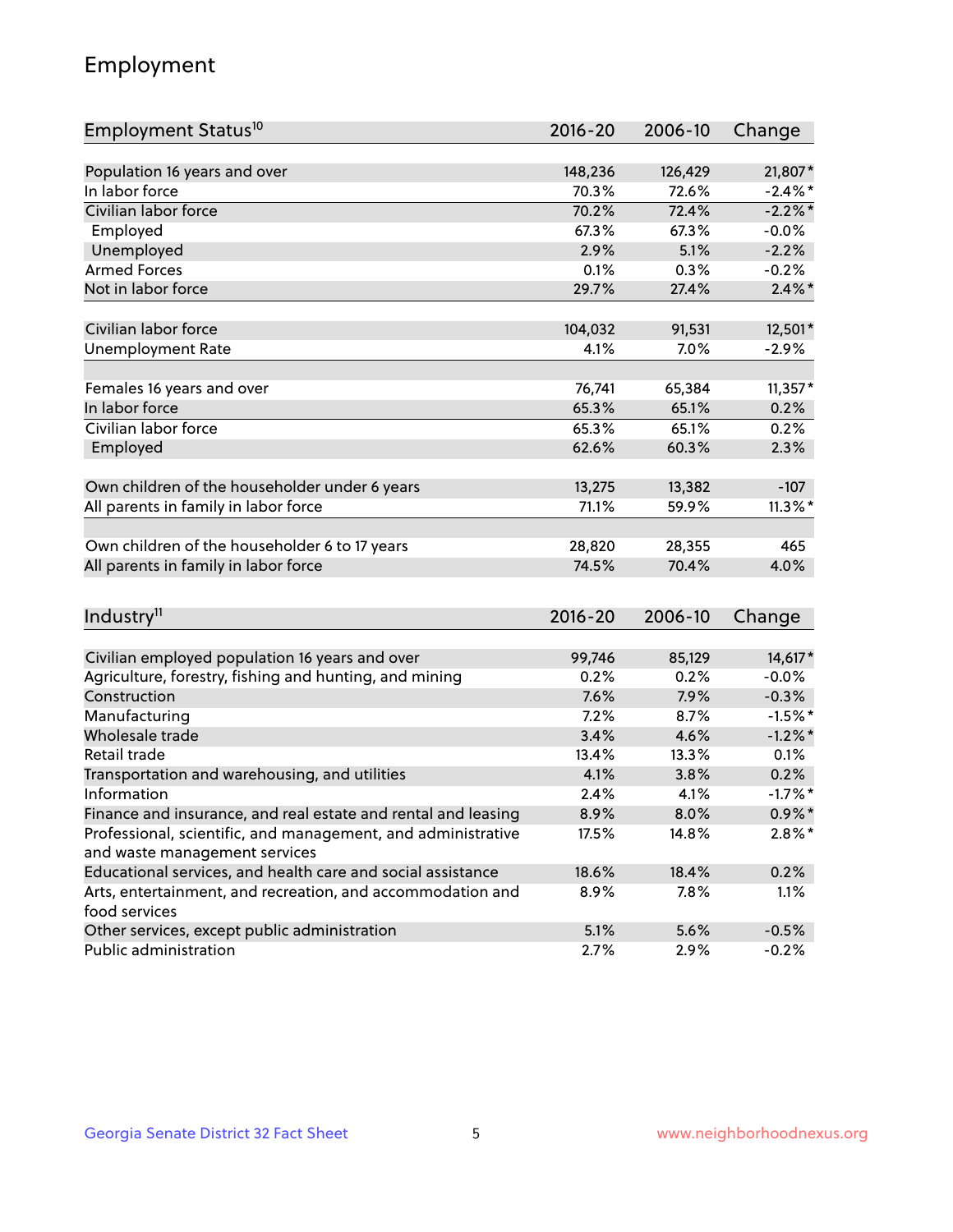## Employment, continued...

| Occupation <sup>12</sup>                                                    | $2016 - 20$ | 2006-10 | Change     |
|-----------------------------------------------------------------------------|-------------|---------|------------|
| Civilian employed population 16 years and over                              | 99,746      | 85,129  | $14,617*$  |
| Management, business, science, and arts occupations                         | 46.7%       | 44.2%   | $2.5%$ *   |
| Service occupations                                                         | 14.8%       | 12.4%   | $2.4\%$ *  |
| Sales and office occupations                                                | 24.5%       | 29.0%   | $-4.5%$ *  |
|                                                                             | 6.4%        |         |            |
| Natural<br>and<br>resources,<br>construction,<br>maintenance<br>occupations |             | 8.2%    | $-1.9%$ *  |
| Production, transportation, and material moving occupations                 | 7.7%        | 6.2%    | $1.5%$ *   |
| Class of Worker <sup>13</sup>                                               | $2016 - 20$ | 2006-10 | Change     |
|                                                                             |             |         |            |
| Civilian employed population 16 years and over                              | 99,746      | 85,129  | $14,617*$  |
| Private wage and salary workers                                             | 84.0%       | 82.0%   | 2.0%       |
| Government workers                                                          | 9.5%        | 11.3%   | $-1.8\%$ * |
| Self-employed in own not incorporated business workers                      | 6.3%        | 6.5%    | $-0.2%$    |
| Unpaid family workers                                                       | 0.1%        | 0.2%    | $-0.1%$    |
| Job Flows <sup>14</sup>                                                     | 2019        | 2010    | Change     |
|                                                                             |             |         |            |
| Total Jobs in district                                                      | 91,779      | 69,009  | 22,770     |
| Held by residents of district                                               | 15.2%       | 16.3%   | $-1.1%$    |
| Held by non-residents of district                                           | 84.8%       | 83.7%   | 1.1%       |
| Jobs by Industry Sector <sup>15</sup>                                       | 2019        | 2010    | Change     |
|                                                                             |             |         |            |
| Total Jobs in district                                                      | 91,779      | 69,009  | 22,770     |
| Goods Producing sectors                                                     | 13.4%       | 12.3%   | 1.1%       |
| Trade, Transportation, and Utilities sectors                                | 23.3%       | 23.5%   | $-0.2%$    |
| All Other Services sectors                                                  | 63.3%       | 64.1%   | $-0.8%$    |
| Total Jobs in district held by district residents                           | 13,954      | 11,280  | 2,674      |
| <b>Goods Producing sectors</b>                                              | 13.1%       | 11.4%   | 1.7%       |
| Trade, Transportation, and Utilities sectors                                | 18.8%       | 18.4%   | 0.4%       |
| All Other Services sectors                                                  | 68.1%       | 70.2%   | $-2.1%$    |
|                                                                             |             |         |            |
| Jobs by Earnings <sup>16</sup>                                              | 2019        | 2010    | Change     |
|                                                                             |             |         |            |
| Total Jobs in district                                                      | 91,779      | 69,009  | 22,770     |
| Jobs with earnings \$1250/month or less                                     | 21.6%       | 24.3%   | $-2.7%$    |
| Jobs with earnings \$1251/month to \$3333/month                             | 31.6%       | 38.5%   | $-6.9%$    |
| Jobs with earnings greater than \$3333/month                                | 46.8%       | 37.3%   | 9.6%       |
| Total Jobs in district held by district residents                           | 13,954      | 11,280  | 2,674      |
| Jobs with earnings \$1250/month or less                                     | 24.0%       | 26.4%   | $-2.4%$    |
| Jobs with earnings \$1251/month to \$3333/month                             | 32.2%       | 37.1%   | $-4.9%$    |
| Jobs with earnings greater than \$3333/month                                | 43.9%       | 36.5%   | 7.3%       |
|                                                                             |             |         |            |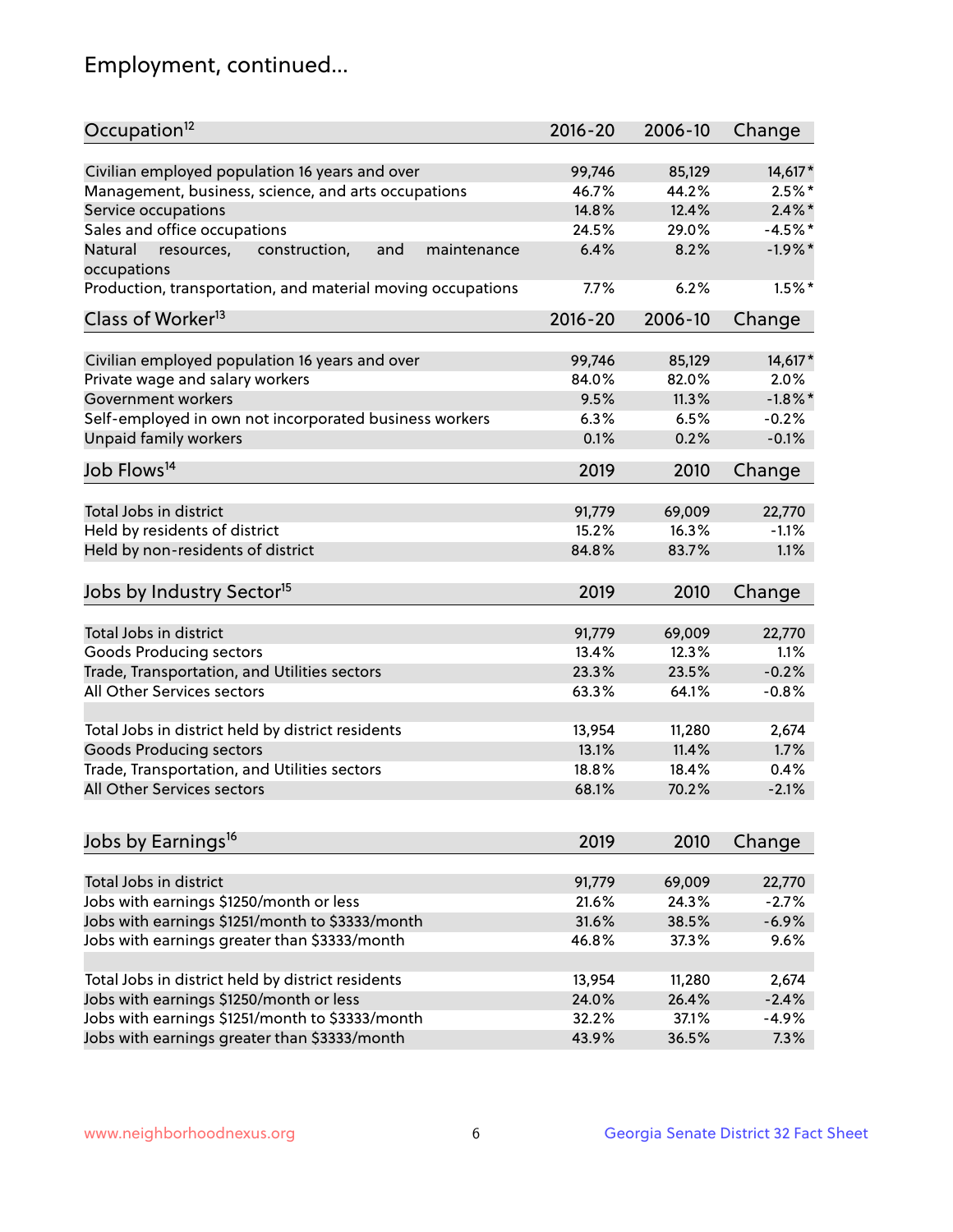## Employment, continued...

| 2019   | 2010   | Change  |
|--------|--------|---------|
|        |        |         |
| 91,779 | 69,009 | 22,770  |
| 23.2%  | 23.8%  | $-0.6%$ |
| 55.6%  | 59.6%  | $-4.0%$ |
| 21.1%  | 16.6%  | 4.5%    |
|        |        |         |
| 13,954 | 11,280 | 2,674   |
| 24.2%  | 24.5%  | $-0.2%$ |
| 51.8%  | 57.9%  | $-6.1%$ |
| 24.0%  | 17.7%  | 6.3%    |
|        |        |         |

#### Education

| School Enrollment <sup>18</sup>                | $2016 - 20$ | 2006-10 | Change               |
|------------------------------------------------|-------------|---------|----------------------|
|                                                |             |         |                      |
| Population 3 years and over enrolled in school | 51,046      | 47,508  | $3,538*$             |
| Nursery school, preschool                      | 8.2%        | 8.1%    | 0.1%                 |
| Kindergarten                                   | 4.7%        | 5.4%    | $-0.7%$              |
| Elementary school (grades 1-8)                 | 39.7%       | 39.3%   | $0.4\%$              |
| High school (grades 9-12)                      | 18.2%       | 21.0%   | $-2.8\%$ *           |
| College or graduate school                     | 29.3%       | 26.2%   | $3.0\%$ *            |
| Educational Attainment <sup>19</sup>           | $2016 - 20$ | 2006-10 | Change               |
|                                                |             |         |                      |
| Population 25 years and over                   | 126,645     | 107,057 | 19,588*              |
| Less than 9th grade                            | 2.0%        | 2.9%    | $-0.9%$              |
| 9th to 12th grade, no diploma                  | 4.1%        | 4.9%    | $-0.7%$              |
| High school graduate (includes equivalency)    | 20.5%       | 21.0%   | $-0.5%$              |
| Some college, no degree                        | 22.5%       | 22.6%   | $-0.2%$              |
| Associate's degree                             | 7.2%        | 6.8%    | 0.4%                 |
| Bachelor's degree                              | 29.6%       | 29.4%   | 0.2%                 |
| Graduate or professional degree                | 14.2%       | 12.4%   | $1.8\%$ *            |
|                                                |             |         |                      |
| Percent high school graduate or higher         | 93.9%       | 92.2%   | 1.7%                 |
| Percent bachelor's degree or higher            | 43.7%       | 41.8%   | $1.9\%$ <sup>*</sup> |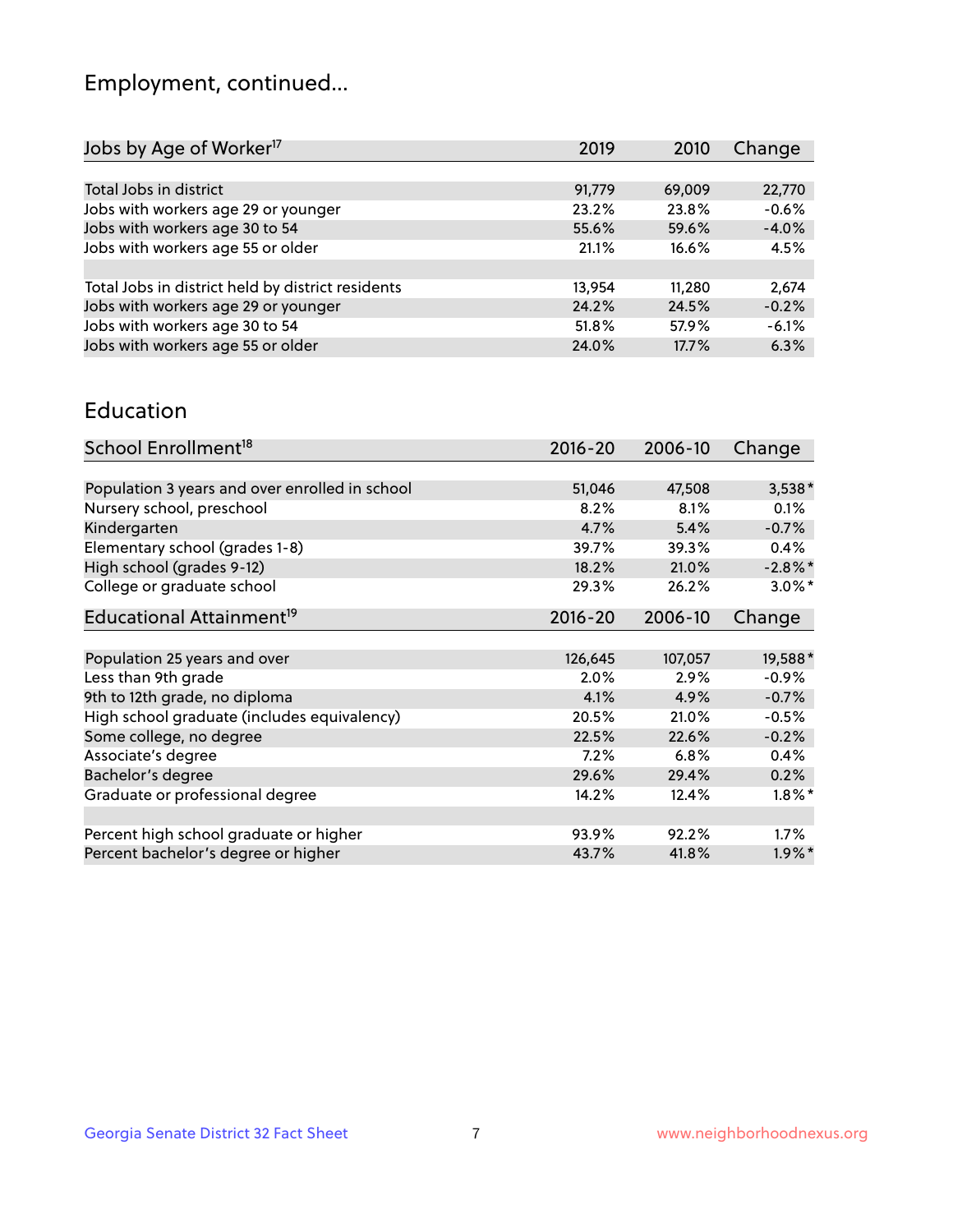## Housing

| Households by Type <sup>20</sup>                     | 2016-20     | 2006-10 | Change     |
|------------------------------------------------------|-------------|---------|------------|
|                                                      |             |         |            |
| <b>Total households</b>                              | 69,158      | 61,174  | 7,984*     |
| Family households (families)                         | 71.0%       | 72.2%   | $-1.1%$    |
| With own children under 18 years                     | 31.8%       | 36.7%   | $-4.8\%$ * |
| Married-couple family                                | 55.4%       | 57.3%   | $-1.9%$ *  |
| With own children of the householder under 18 years  | 24.3%       | 28.4%   | $-4.1\%$ * |
| Male householder, no wife present, family            | 4.9%        | 4.7%    | 0.2%       |
| With own children of the householder under 18 years  | 2.6%        | 2.3%    | 0.3%       |
| Female householder, no husband present, family       | 10.7%       | 10.2%   | 0.5%       |
| With own children of the householder under 18 years  | 4.9%        | 6.0%    | $-1.1\%$ * |
| Nonfamily households                                 | 29.0%       | 27.8%   | 1.1%       |
| Householder living alone                             | 22.1%       | 21.9%   | 0.2%       |
| 65 years and over                                    | 7.5%        | 5.3%    | $2.2\%$ *  |
|                                                      |             |         |            |
| Households with one or more people under 18 years    | 35.0%       | 39.4%   | $-4.4\%$ * |
| Households with one or more people 65 years and over | 24.3%       | 16.6%   | $7.8\%$ *  |
|                                                      |             |         |            |
| Average household size                               | 2.70        | 2.67    | 0.02       |
| Average family size                                  | 3.16        | 3.14    | 0.02       |
|                                                      |             |         |            |
|                                                      | 2016-20     | 2006-10 | Change     |
| Housing Occupancy <sup>21</sup>                      |             |         |            |
| Total housing units                                  | 72,407      | 65,406  | 7,000*     |
| Occupied housing units                               | 95.5%       | 93.5%   | $2.0\%$ *  |
| Vacant housing units                                 | 4.5%        | 6.5%    | $-2.0\%$ * |
|                                                      |             |         |            |
| Homeowner vacancy rate                               | 2.2         | 2.0     | 0.2        |
| Rental vacancy rate                                  | 2.4         | 7.7     | $-5.2*$    |
|                                                      |             |         |            |
| Units in Structure <sup>22</sup>                     | $2016 - 20$ | 2006-10 |            |
|                                                      |             |         | Change     |
| Total housing units                                  | 72,407      | 65,406  | 7,000*     |
| 1-unit, detached                                     | 76.3%       | 77.8%   | $-1.5%$ *  |
| 1-unit, attached                                     | 5.9%        | 4.7%    | $1.1\%$ *  |
| 2 units                                              | 0.4%        | 0.6%    | $-0.3%$    |
| 3 or 4 units                                         |             | 1.0%    |            |
|                                                      | 0.5%        |         | $-0.5%$    |
| 5 to 9 units                                         | 1.7%        | 2.4%    | $-0.7%$    |
| 10 to 19 units                                       | 5.5%        | 6.8%    | $-1.2%$    |
| 20 or more units                                     | 8.0%        | 4.5%    | $3.5%$ *   |
| Mobile home                                          | 1.8%        | 2.3%    | $-0.4%$    |
| Boat, RV, van, etc.                                  | 0.0%        | 0.0%    | 0.0%       |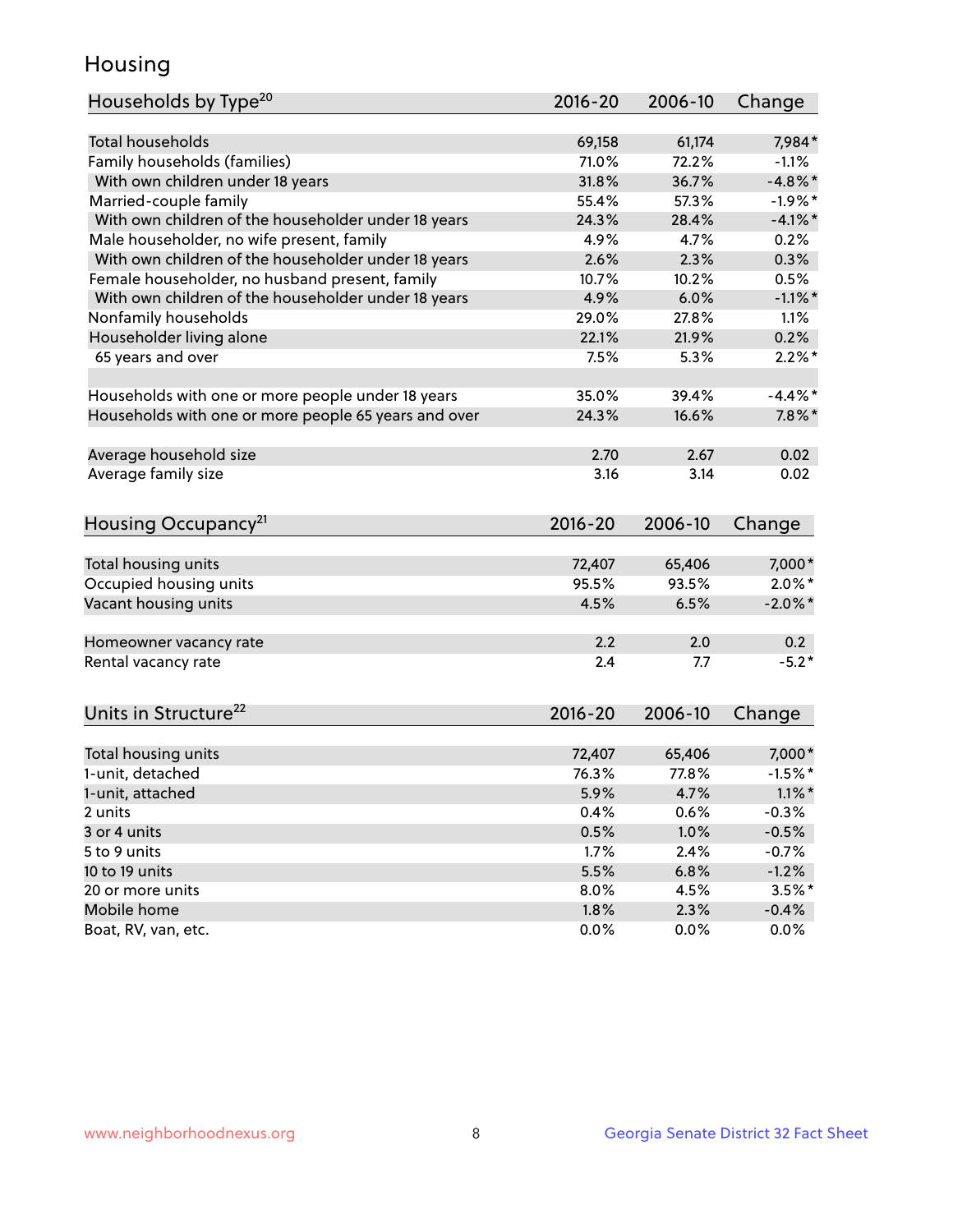## Housing, Continued...

| Year Structure Built <sup>23</sup>             | 2016-20     | 2006-10 | Change      |
|------------------------------------------------|-------------|---------|-------------|
| Total housing units                            | 72,407      | 65,406  | 7,000*      |
| Built 2014 or later                            | 5.7%        | (X)     | (X)         |
| Built 2010 to 2013                             | 3.8%        | (X)     | (X)         |
| Built 2000 to 2009                             | 18.0%       | 22.8%   | $-4.8\%$ *  |
| Built 1990 to 1999                             | 27.3%       | 27.7%   | $-0.4%$     |
| Built 1980 to 1989                             | 23.6%       | 25.7%   | $-2.0\%$ *  |
| Built 1970 to 1979                             | 12.8%       | 13.7%   | $-0.9%$     |
| Built 1960 to 1969                             | 5.3%        | 6.3%    | $-1.0%$     |
| Built 1950 to 1959                             | 1.8%        | 2.2%    | $-0.4%$     |
| Built 1940 to 1949                             | 0.4%        | 0.8%    | $-0.4%$     |
| Built 1939 or earlier                          | 1.3%        | 0.8%    | 0.4%        |
| Housing Tenure <sup>24</sup>                   | $2016 - 20$ | 2006-10 | Change      |
|                                                |             |         |             |
| Occupied housing units                         | 69,158      | 61,174  | 7,984*      |
| Owner-occupied                                 | 70.1%       | 76.0%   | $-5.9\%$ *  |
| Renter-occupied                                | 29.9%       | 24.0%   | 5.9%*       |
| Average household size of owner-occupied unit  | 2.76        | 2.76    | 0.00        |
| Average household size of renter-occupied unit | 2.55        | 2.40    | $0.15*$     |
| Residence 1 Year Ago <sup>25</sup>             | $2016 - 20$ | 2006-10 | Change      |
| Population 1 year and over                     | 184,631     | 162,277 | 22,353*     |
| Same house                                     | 85.1%       | 83.8%   | $1.3\%$ *   |
| Different house in the U.S.                    | 14.3%       | 15.8%   | $-1.5%$     |
| Same county                                    | 6.6%        | 7.5%    | $-0.9%$     |
| Different county                               | 7.7%        | 8.3%    | $-0.6%$     |
| Same state                                     | 5.3%        | 5.3%    | $-0.1%$     |
| Different state                                | 2.5%        | 3.0%    | $-0.5%$     |
| Abroad                                         | 0.6%        | 0.4%    | 0.2%        |
| Value of Housing Unit <sup>26</sup>            | $2016 - 20$ | 2006-10 | Change      |
| Owner-occupied units                           | 48,448      | 46,472  | $1,977*$    |
| Less than \$50,000                             | 1.1%        | 1.9%    | $-0.9%$     |
| \$50,000 to \$99,999                           | 1.4%        | 2.4%    | $-1.1%$     |
| \$100,000 to \$149,999                         | 7.4%        | 16.1%   | $-8.7\%$ *  |
| \$150,000 to \$199,999                         | 18.7%       | 29.7%   | $-11.0\%$ * |
| \$200,000 to \$299,999                         | 34.5%       | 30.4%   | $4.1\%$ *   |
| \$300,000 to \$499,999                         | 29.6%       | 16.0%   | 13.6%*      |
| \$500,000 to \$999,999                         | 6.8%        | 3.0%    | $3.7\%$ *   |
| \$1,000,000 or more                            | 0.6%        | 0.4%    | 0.2%        |
| Median (dollars)                               | 257,675     | 199,714 | 57,961*     |
| Mortgage Status <sup>27</sup>                  | $2016 - 20$ | 2006-10 | Change      |
|                                                |             |         |             |
| Owner-occupied units                           | 48,448      | 46,472  | $1,977*$    |
| Housing units with a mortgage                  | 74.6%       | 83.3%   | $-8.7\%$ *  |
| Housing units without a mortgage               | 25.4%       | 16.7%   | $8.7\%$ *   |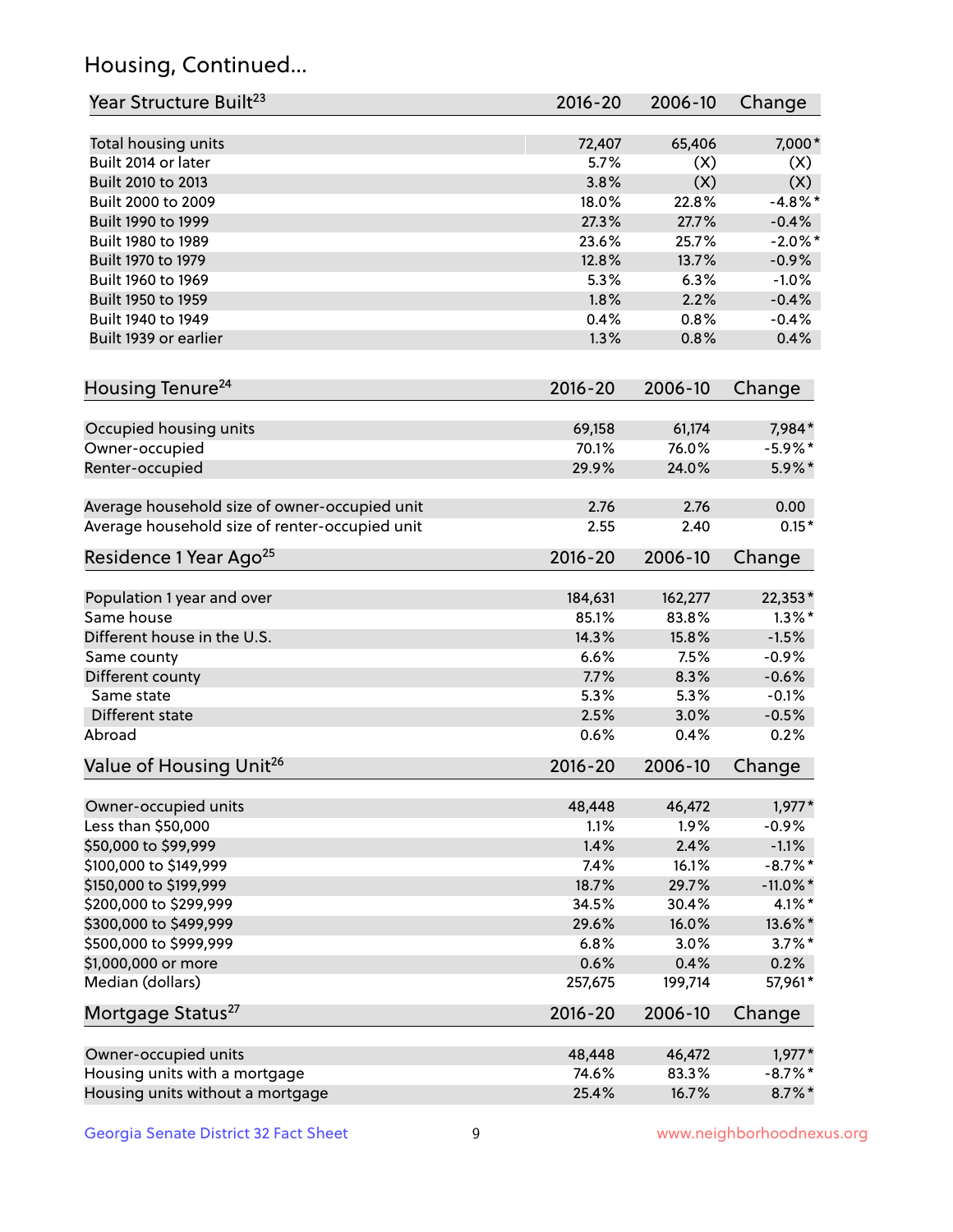## Housing, Continued...

| Selected Monthly Owner Costs <sup>28</sup>                                            | $2016 - 20$ | 2006-10 | Change      |
|---------------------------------------------------------------------------------------|-------------|---------|-------------|
| Housing units with a mortgage                                                         | 36,139      | 38,729  | $-2,590*$   |
| Less than \$300                                                                       | 0.1%        | 0.1%    | $-0.1%$     |
| \$300 to \$499                                                                        | 0.6%        | 0.6%    | $-0.0%$     |
| \$500 to \$999                                                                        | 9.8%        | 10.3%   | $-0.5%$     |
| \$1,000 to \$1,499                                                                    | 33.6%       | 30.1%   | $3.5%$ *    |
| \$1,500 to \$1,999                                                                    | 29.1%       | 30.7%   | $-1.6%$     |
| \$2,000 to \$2,999                                                                    | 20.9%       | 21.7%   | $-0.8%$     |
| \$3,000 or more                                                                       | 5.9%        | 6.4%    | $-0.5%$     |
| Median (dollars)                                                                      | 1,602       | 1,644   | $-42*$      |
| Housing units without a mortgage                                                      | 12,310      | 7,743   | 4,567*      |
| Less than \$150                                                                       | 0.6%        | 0.9%    | $-0.3%$     |
| \$150 to \$249                                                                        | 3.8%        | 10.4%   | $-6.6%$     |
| \$250 to \$349                                                                        | 20.5%       | 20.0%   | 0.5%        |
| \$350 to \$499                                                                        | 31.6%       | 34.2%   | $-2.5%$     |
| \$500 to \$699                                                                        | 24.7%       | 22.9%   | 1.7%        |
| \$700 or more                                                                         | 18.7%       | 11.5%   | $7.2\%$ *   |
| Median (dollars)                                                                      | 467         | 426     | $41*$       |
| Selected Monthly Owner Costs as a Percentage of<br>Household Income <sup>29</sup>     | $2016 - 20$ | 2006-10 | Change      |
| Housing units with a mortgage (excluding units where<br>SMOCAPI cannot be computed)   | 36,057      | 38,584  | $-2,527*$   |
| Less than 20.0 percent                                                                | 54.9%       | 36.8%   | 18.2%*      |
| 20.0 to 24.9 percent                                                                  | 14.5%       | 16.0%   | $-1.5%$     |
| 25.0 to 29.9 percent                                                                  | 9.8%        | 12.8%   | $-3.0\%$ *  |
| 30.0 to 34.9 percent                                                                  | 4.4%        | 8.0%    | $-3.6\%$ *  |
| 35.0 percent or more                                                                  | 16.4%       | 26.5%   | $-10.1\%$ * |
| Not computed                                                                          | 81          | 144     | $-63$       |
| Housing unit without a mortgage (excluding units where<br>SMOCAPI cannot be computed) | 12,107      | 7,706   | 4,400*      |
| Less than 10.0 percent                                                                | 64.6%       | 52.7%   | 11.9%       |
| 10.0 to 14.9 percent                                                                  | 16.0%       | 17.2%   | $-1.3%$     |
| 15.0 to 19.9 percent                                                                  | 8.2%        | 11.5%   | $-3.2%$     |
| 20.0 to 24.9 percent                                                                  | 3.9%        | 4.7%    | $-0.8%$     |
| 25.0 to 29.9 percent                                                                  | 1.4%        | 4.1%    | $-2.8%$     |
| 30.0 to 34.9 percent                                                                  | 0.9%        | 1.9%    | $-1.0%$     |
| 35.0 percent or more                                                                  | 5.0%        | 7.9%    | $-2.9%$     |
| Not computed                                                                          | 203         | 37      | 167         |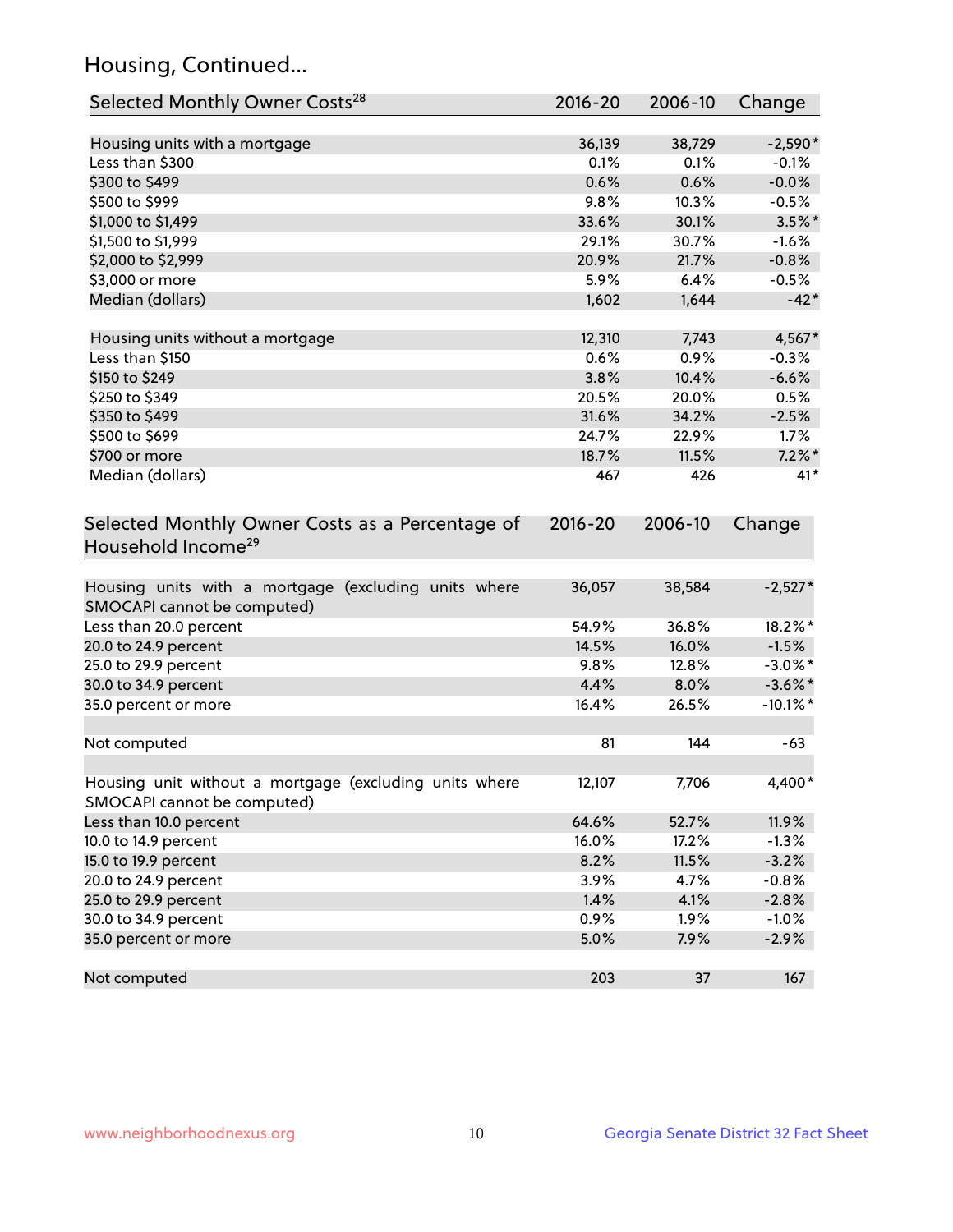## Housing, Continued...

| Gross Rent <sup>30</sup>   | 2016-20 | 2006-10 | Change     |
|----------------------------|---------|---------|------------|
|                            |         |         |            |
| Occupied units paying rent | 20,091  | 14,309  | 5,782*     |
| Less than \$200            | 0.3%    | 0.1%    | 0.2%       |
| \$200 to \$499             | 1.4%    | 3.2%    | $-1.8%$    |
| \$500 to \$749             | 2.8%    | 10.3%   | $-7.5%$    |
| \$750 to \$999             | 11.7%   | 40.6%   | $-28.9%$ * |
| \$1,000 to \$1,499         | 46.9%   | 34.3%   | 12.7%*     |
| \$1,500 to \$1,999         | 27.6%   | 9.3%    | 18.3%*     |
| \$2,000 or more            | 9.2%    | 2.1%    | $7.1\%$ *  |
| Median (dollars)           | 1,347   | 1,173   | $174*$     |
|                            |         |         |            |
| No rent paid               | 618     | 394     | 225        |

| Gross Rent as a Percentage of Household Income <sup>31</sup>                   | $2016 - 20$ | 2006-10 | Change   |
|--------------------------------------------------------------------------------|-------------|---------|----------|
|                                                                                |             |         |          |
| Occupied units paying rent (excluding units where GRAPI<br>cannot be computed) | 19,619      | 14,205  | $5,414*$ |
| Less than 15.0 percent                                                         | $11.0\%$    | 10.5%   | 0.5%     |
| 15.0 to 19.9 percent                                                           | 17.5%       | 13.9%   | 3.6%     |
| 20.0 to 24.9 percent                                                           | 13.2%       | 15.8%   | $-2.6%$  |
| 25.0 to 29.9 percent                                                           | 9.4%        | 11.3%   | $-2.0%$  |
| 30.0 to 34.9 percent                                                           | 8.6%        | 9.7%    | $-1.1\%$ |
| 35.0 percent or more                                                           | 40.3%       | 38.8%   | 1.6%     |
|                                                                                |             |         |          |
| Not computed                                                                   | 1.091       | 498     | 593*     |

## Transportation

| Commuting to Work <sup>32</sup>           | 2016-20 | 2006-10 | Change     |
|-------------------------------------------|---------|---------|------------|
|                                           |         |         |            |
| Workers 16 years and over                 | 98,150  | 83,217  | 14,933*    |
| Car, truck, or van - drove alone          | 77.7%   | 80.0%   | $-2.3\%$ * |
| Car, truck, or van - carpooled            | 7.3%    | 9.2%    | $-1.9%$ *  |
| Public transportation (excluding taxicab) | 0.3%    | $0.9\%$ | $-0.5%$    |
| Walked                                    | 1.5%    | 1.2%    | 0.3%       |
| Other means                               | $1.7\%$ | $1.2\%$ | 0.5%       |
| Worked at home                            | 11.5%   | 7.5%    | $4.0\%$ *  |
|                                           |         |         |            |
| Mean travel time to work (minutes)        | 31.5    | 30.5    | $1.0*$     |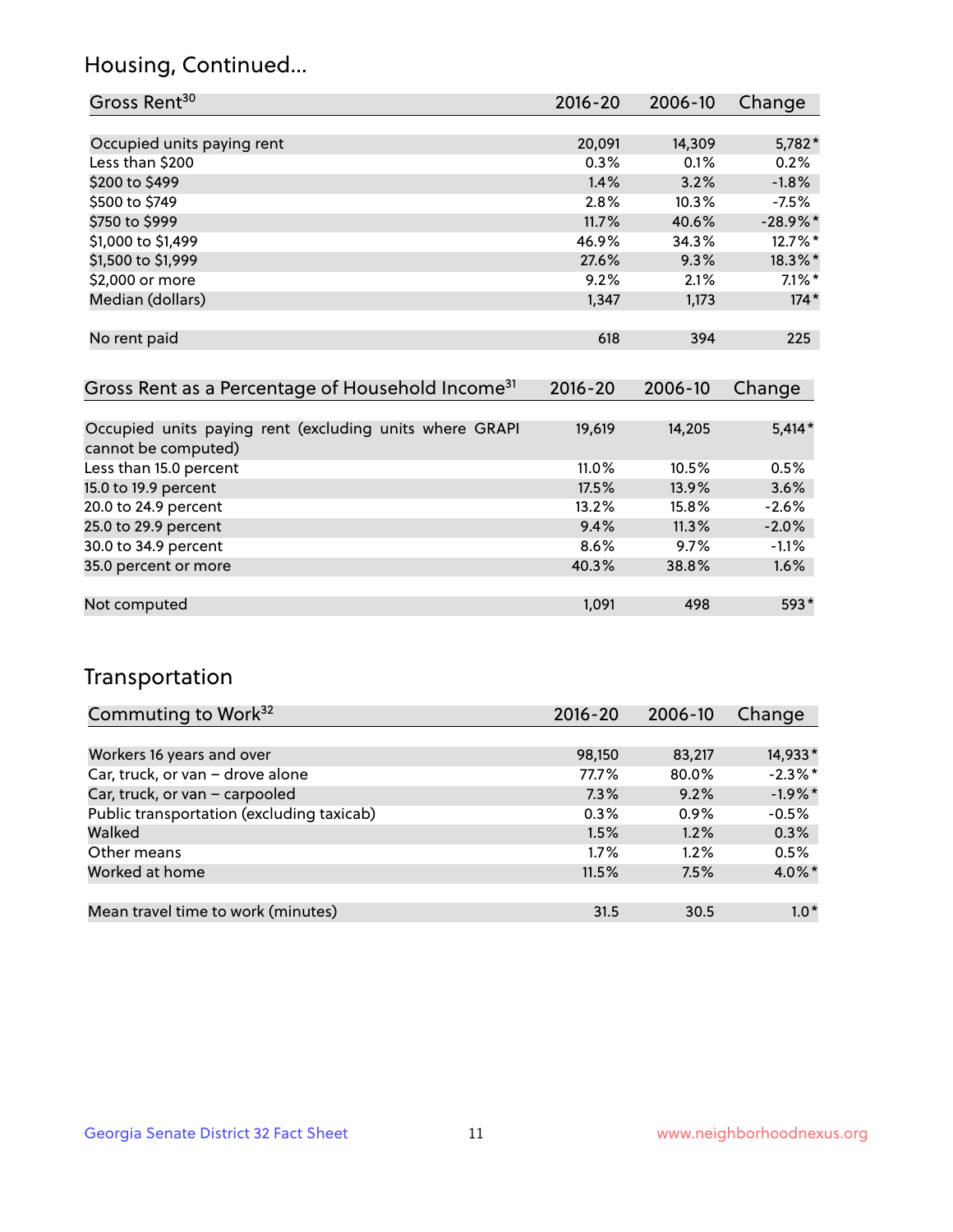## Transportation, Continued...

| Vehicles Available <sup>33</sup> | $2016 - 20$ | 2006-10 | Change     |
|----------------------------------|-------------|---------|------------|
|                                  |             |         |            |
| Occupied housing units           | 69,158      | 61,174  | 7,984*     |
| No vehicles available            | 2.7%        | 2.3%    | 0.4%       |
| 1 vehicle available              | 26.5%       | 28.6%   | $-2.1\%$ * |
| 2 vehicles available             | 44.9%       | 47.2%   | $-2.3\%$ * |
| 3 or more vehicles available     | 26.0%       | 21.8%   | $4.1\%$ *  |

#### Health

| Health Insurance coverage <sup>34</sup>                 | 2016-20 |
|---------------------------------------------------------|---------|
|                                                         |         |
| Civilian Noninstitutionalized Population                | 186,652 |
| With health insurance coverage                          | 88.9%   |
| With private health insurance coverage                  | 77.3%   |
| With public health coverage                             | 21.7%   |
| No health insurance coverage                            | 11.1%   |
| Civilian Noninstitutionalized Population Under 19 years | 45,519  |
| No health insurance coverage                            | 7.5%    |
| Civilian Noninstitutionalized Population 19 to 64 years | 117,181 |
| In labor force:                                         | 96,496  |
| Employed:                                               | 92,760  |
| With health insurance coverage                          | 87.3%   |
| With private health insurance coverage                  | 85.6%   |
| With public coverage                                    | 3.5%    |
| No health insurance coverage                            | 12.7%   |
| Unemployed:                                             | 3,737   |
| With health insurance coverage                          | 67.5%   |
| With private health insurance coverage                  | 57.9%   |
| With public coverage                                    | 15.6%   |
| No health insurance coverage                            | 32.5%   |
| Not in labor force:                                     | 20,684  |
| With health insurance coverage                          | 81.0%   |
| With private health insurance coverage                  | 68.7%   |
| With public coverage                                    | 18.5%   |
| No health insurance coverage                            | 19.0%   |